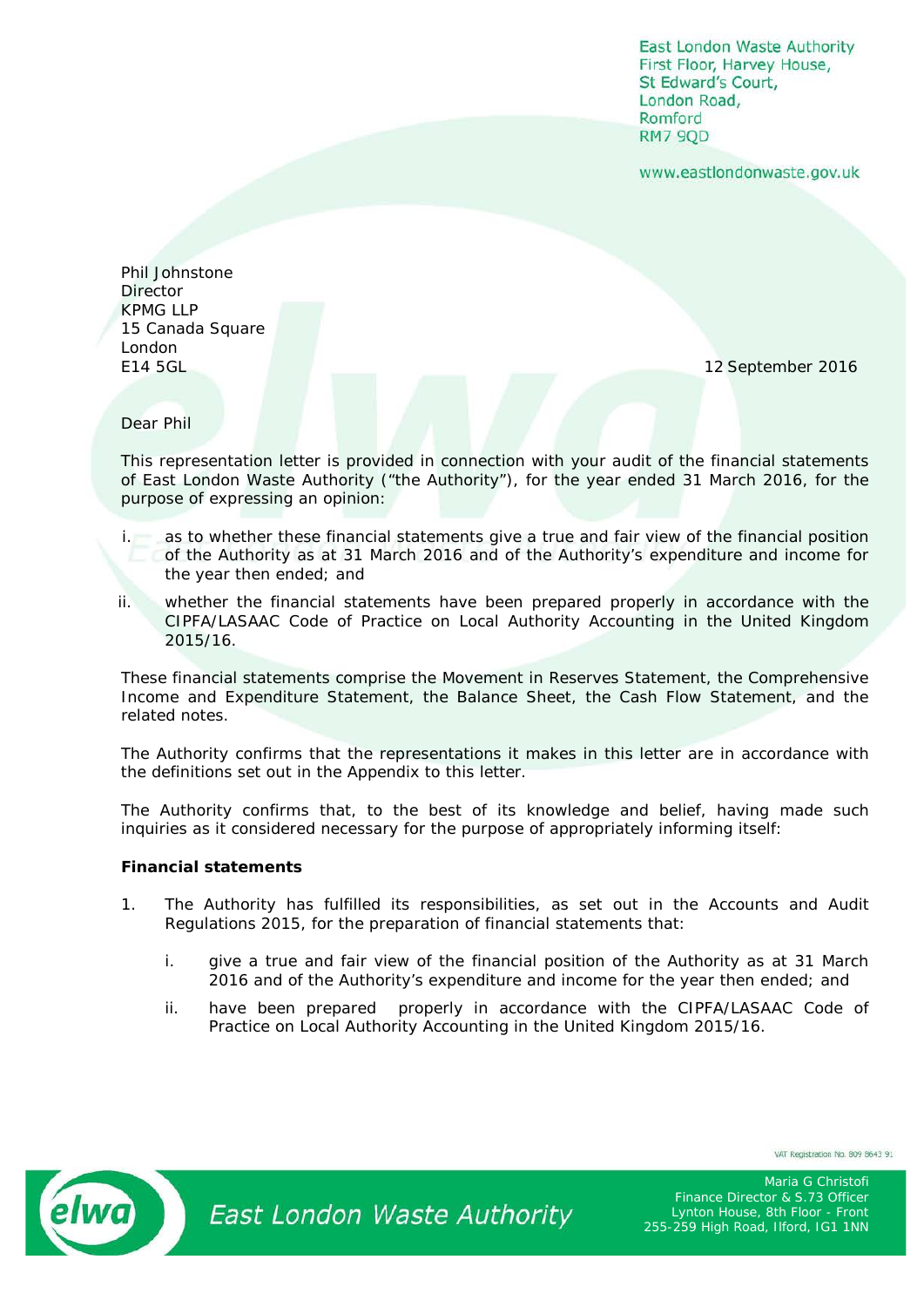The financial statements have been prepared on a going concern basis.

- 2. Measurement methods and significant assumptions used by the Authority in making accounting estimates, including those measured at fair value, are reasonable.
- 3. All events subsequent to the date of the financial statements and for which IAS 10 Events after the reporting period requires adjustment or disclosure have been adjusted or disclosed.

# **Information provided**

- 4. The Authority has provided you with:
	- access to all information of which it is aware, that is relevant to the preparation of the financial statements, such as records, documentation and other matters;
	- additional information that you have requested from the Authority for the purpose of the audit; and
	- unrestricted access to persons within the Authority from whom you determined it necessary to obtain audit evidence.
- 5. All transactions have been recorded in the accounting records and are reflected in the financial statements.
- 6. The Authority confirms the following:
	- i) The Authority has disclosed to you the results of its assessment of the risk that the financial statements may be materially misstated as a result of fraud.

Included in the Appendix to this letter are the definitions of fraud, including misstatements arising from fraudulent financial reporting and from misappropriation of assets.

- ii) The Authority has disclosed to you all information in relation to:
	- a) Fraud or suspected fraud that it is aware of and that affects the Authority and involves:
		- management:
		- employees who have significant roles in internal control; or
		- others where the fraud could have a material effect on the financial statements; and
	- b) allegations of fraud, or suspected fraud, affecting the Authority's financial statements communicated by employees, former employees, analysts, regulators or others.

In respect of the above, the Authority acknowledges its responsibility for such internal control as it determines necessary for the preparation of financial statements that are free from material misstatement, whether due to fraud or error. In particular, the Authority acknowledges its responsibility for the design, implementation and maintenance of internal control to prevent and detect fraud and error.

- 7. The Authority has disclosed to you all known instances of non-compliance or suspected non-compliance with laws and regulations whose effects should be considered when preparing the financial statements.
- 8. The Authority has disclosed to you and has appropriately accounted for and/or disclosed in the financial statements, in accordance with IAS 37 *Provisions, Contingent Liabilities and Contingent Assets*, all known actual or possible litigation and claims whose effects should be considered when preparing the financial statements.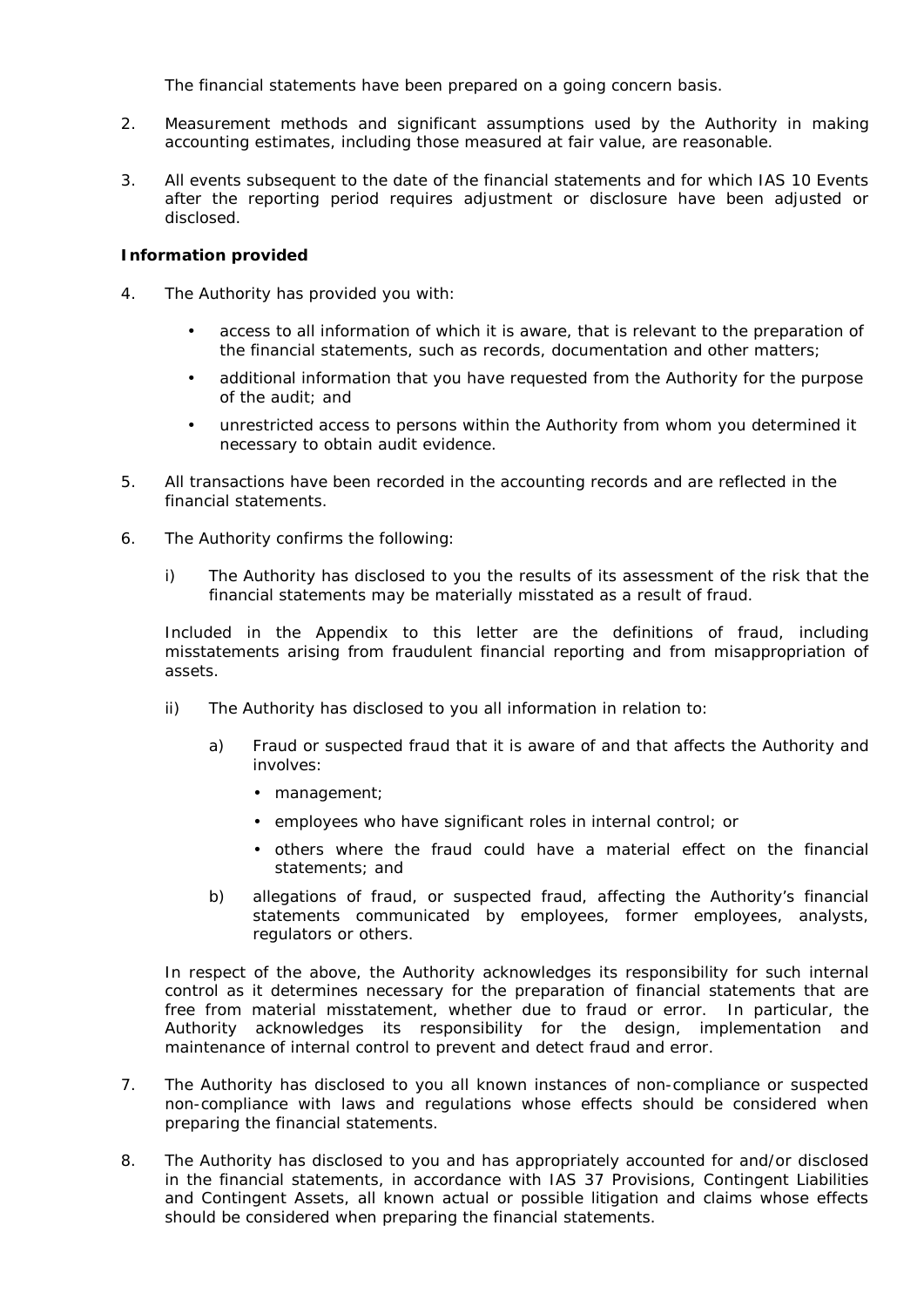- 9. The Authority has disclosed to you the identity of the Authority's related parties and all the related party relationships and transactions of which it is aware. All related party relationships and transactions have been appropriately accounted for and disclosed in accordance with *IAS 24 Related Party Disclosures*.
- 10. The Authority confirms that:
	- a) The financial statements disclose all of the key risk factors, assumptions made and uncertainties surrounding the Authority's ability to continue as a going concern as required to provide a true and fair view.
	- b) Any uncertainties disclosed are not considered to be material and therefore do not cast significant doubt on the ability of the Authority to continue as a going concern.
- 11. On the basis of the process established by the Authority and having made appropriate enquiries, the Authority is satisfied that the actuarial assumptions underlying the valuation of defined benefit obligations are consistent with its knowledge of the business and are in accordance with the requirements of IAS 19 (revised) Employee Benefits.

The Authority further confirms that:

- a) all significant retirement benefits, including any arrangements that are:
	- statutory, contractual or implicit in the employer's actions;
	- arise in the UK and the Republic of Ireland or overseas;
	- funded or unfunded; and
	- approved or unapproved,

have been identified and properly accounted for; and

b) all plan amendments, curtailments and settlements have been identified and properly accounted for.

This letter was agreed at the meeting of the Authority on 12 September 2016.

Yours sincerely,

**Maria G Christofi Finance Director and Section 73 Officer**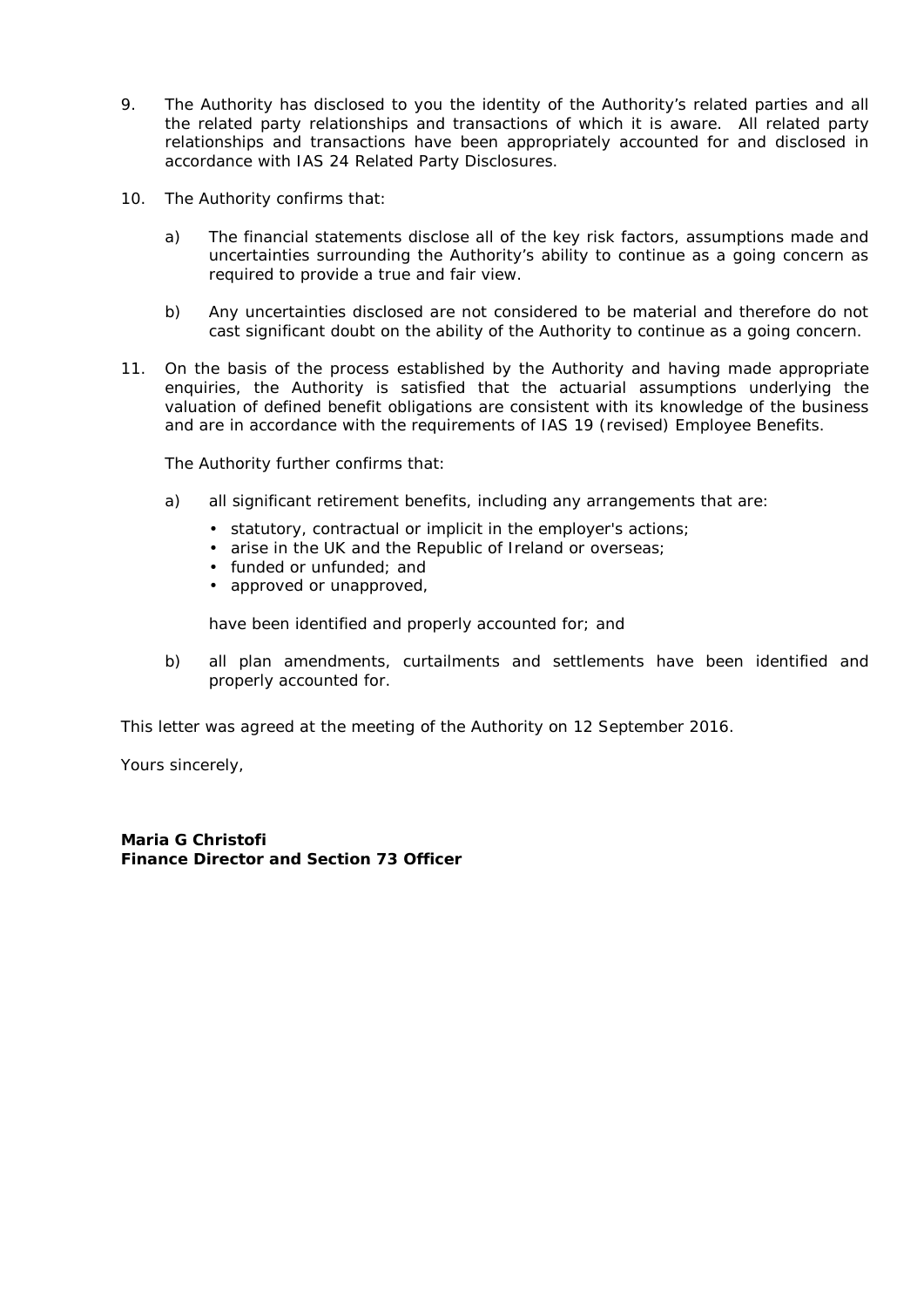# **Appendix to the Authority Representation Letter of East London Waste Authority: Definitions**

# **Financial Statements**

A complete set of financial statements comprises:

- A Comprehensive Income and Expenditure Statement for the period;
- A Balance Sheet as at the end of the period;
- A Movement in Reserves Statement for the period;
- A Cash Flow Statement for the period; and
- Notes, comprising a summary of significant accounting policies and other explanatory information.

A local authority is required to present group accounts in addition to its single entity accounts where required by chapter nine of the CIPFA/LASAAC Code of Practice on Local Authority Accounting in the United Kingdom 2015/16.

A housing authority must present:

- a HRA Income and Expenditure Statement; and
- a Movement on the Housing Revenue Account Statement.

A billing authority must present a Collection Fund Statement for the period showing amounts required by statute to be debited and credited to the Collection Fund.

A penson fund administering authority must prepare Pension Fund accounts in accordance with Chapter 6.5 of the Code of Practice.

An entity may use titles for the statements other than those used in IAS 1. For example, an entity may use the title 'statement of comprehensive income' instead of 'statement of profit or loss and other comprehensive income'.

# **Material Matters**

Certain representations in this letter are described as being limited to matters that are material.

IAS 1.7 and IAS 8.5 state that:

"Material omissions or misstatements of items are material if they could, individually or collectively, influence the economic decisions that users make on the basis of the financial statements. Materiality depends on the size and nature of the omission or misstatement judged in the surrounding circumstances. The size or nature of the item, or a combination of both, could be the determining factor."

# **Fraud**

Fraudulent financial reporting involves intentional misstatements including omissions of amounts or disclosures in financial statements to deceive financial statement users.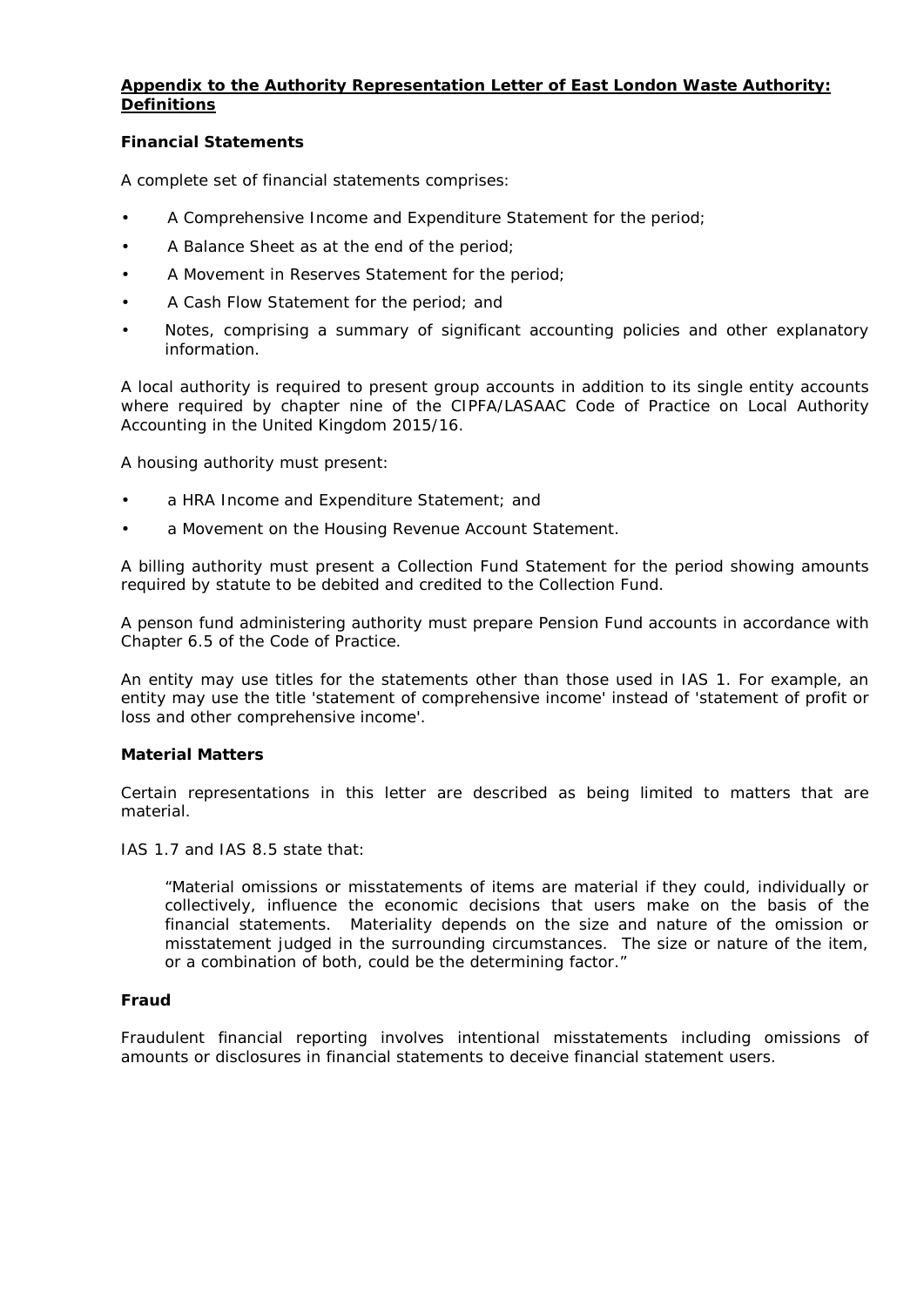Misappropriation of assets involves the theft of an entity's assets. It is often accompanied by false or misleading records or documents in order to conceal the fact that the assets are missing or have been pledged without proper authorisation.

# **Error**

An error is an unintentional misstatement in financial statements, including the omission of an amount or a disclosure.

Prior period errors are omissions from, and misstatements in, the entity's financial statements for one or more prior periods arising from a failure to use, or misuse of, reliable information that:

- a) was available when financial statements for those periods were authorised for issue; and
- b) could reasonably be expected to have been obtained and taken into account in the preparation and presentation of those financial statements.

Such errors include the effects of mathematical mistakes, mistakes in applying accounting policies, oversights or misinterpretations of facts, and fraud.

# **Management**

For the purposes of this letter, references to "management" should be read as "management and, where appropriate, those charged with governance".

# **Related Party and Related Party Transaction**

#### **Related party:**

A related party is a person or entity that is related to the entity that is preparing its financial statements (referred to in IAS 24 Related Party Disclosures as the "reporting entity").

- a) A person or a close member of that person's family is related to a reporting entity if that person:
	- i. has control or joint control over the reporting entity;
	- ii. has significant influence over the reporting entity; or
	- iii. is a member of the key management personnel of the reporting entity or of a parent of the reporting entity.
- b) An entity is related to a reporting entity if any of the following conditions applies:
	- i. The entity and the reporting entity are members of the same group (which means that each parent, subsidiary and fellow subsidiary is related to the others).
	- ii. One entity is an associate or joint venture of the other entity (or an associate or joint venture of a member of a group of which the other entity is a member).
	- iii. Both entities are joint ventures of the same third party.
	- iv. One entity is a joint venture of a third entity and the other entity is an associate of the third entity.
	- v. The entity is a post-employment benefit plan for the benefit of employees of either the reporting entity or an entity related to the reporting entity. If the